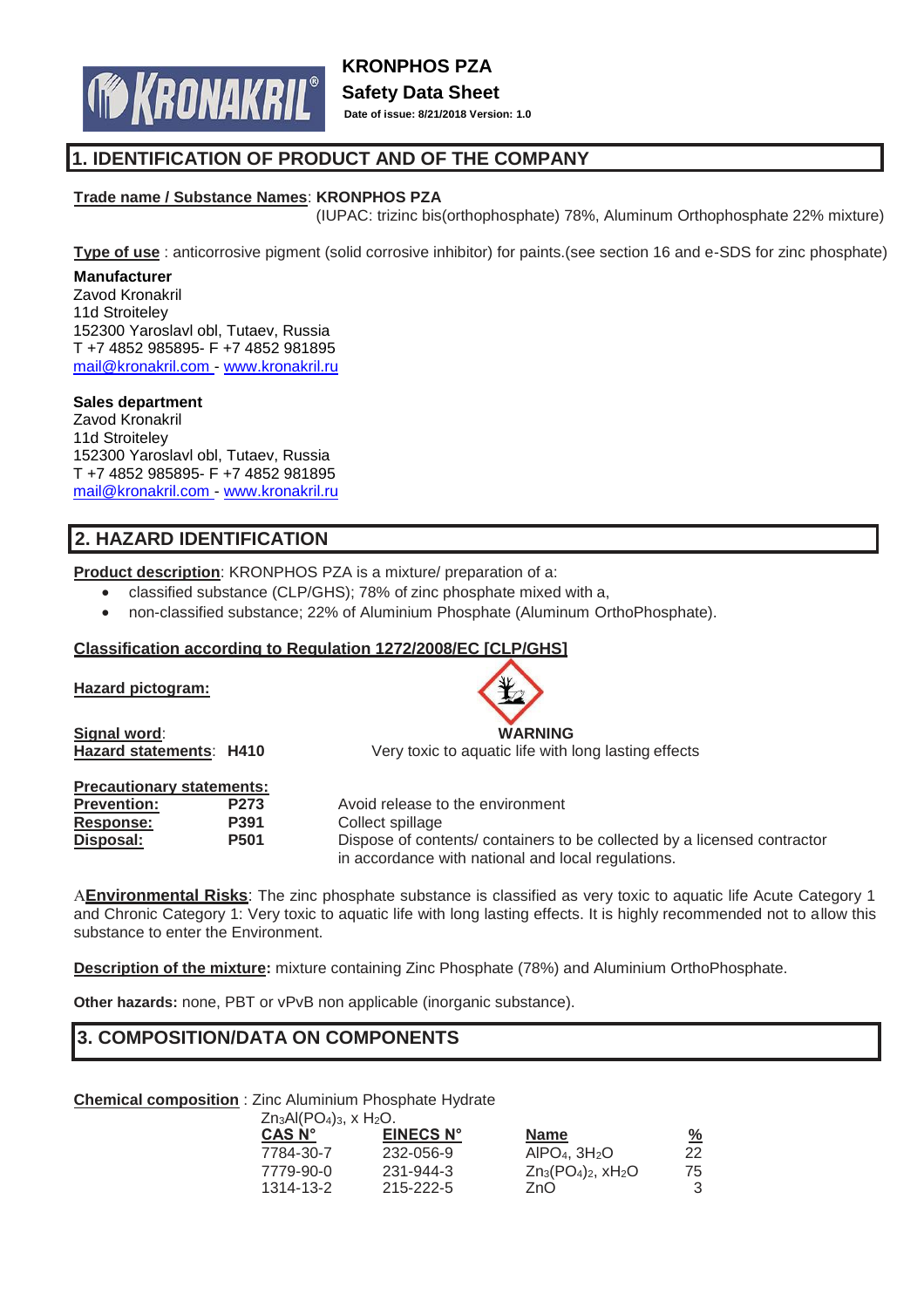

# **Safety Data Sheet**

**Date of issue: 8/21/2018 Version: 1.0**

## Hazardous components or impurities: A regulation 1272/2008/EC and (UE) 830/2015

| CAS N°<br><b>Substances</b>  | Annex VI Index N° | <b>EINECS N°</b> | <b>Name</b>                                       | $\frac{9}{6}$ | <b>Phrases</b> | <b>Symbol</b> |
|------------------------------|-------------------|------------------|---------------------------------------------------|---------------|----------------|---------------|
| 7779-90-0                    | 030-011-00-6      | 231-944-3        | $Zn_3(PO_4)_2$ , $xH_2O$<br>Zinc phosphate        | 75            | H400 H410 (1)  | GHS09         |
| 7784-30-7                    |                   | 232-056-9        | AIPO <sub>4</sub> , $3H2O$<br>Aluminium phosphate | 22            |                |               |
| <b>Impurity</b><br>1314-13-2 | 030-013-00-7      | 215-222-5        | ZnO<br>Zinc oxide                                 | 3             | H400 H410 (1)  | GHS09         |

## **4. FIRST AID AND MEASURES**

## **Description of first aid measures : Get immediately medical attention**.

**Specific measure** : no specific requirements.

**After inhaling** : remove from exposure area to the fresh air. Seek medical attention.

After skin contact: wash with mild soap and water until no evidence of product remains.

**After eyes contact** : immediately flush eyes with water for at least 15 min, until no evidence of chemical remains. Seek medical attention if necessary.

**After ingestion**: rinse mouth with water. Immediately get medical attention. Treat symptomatically and supportively. This product may induce intestinal troubles.

**Most important symptoms and effects, both acute and delayed:** No further relevant information available.

**Indication of any immediate medical attention and special treatment needed:** No further relevant information available.

# **5. FIRE FIGHTING MEASURES**

**Suitable extinguishing means** : no restriction for neighbouring fire.

**Specific hazards arising from the substance or mixture** : not flammable product, this mixture is very toxic to aquatic organisms, may cause long term adverse effects in the aquatic environment. Do not let this substance and its solutions contaminate the environment.

## **Advise for fire-fighters**

**Special personal protection equipment** : wear an appropriate protective equipment and an appropriate air respirator.

**Conduct of fire fighting** : no specific requirement (not flammable fire retardant). Avoid creating dust under nuisance dust permitted limits. In case of fire, residues may contaminate the environment and have to be collected and stocked in special containers. Contaminated wastes have to be collected by a licensed contractor. Dike and contain, fire-control water, for later disposal. Do not let contaminated water contaminate the environment.

**Additional information**: contaminated residues must be disposed of according to local regulations.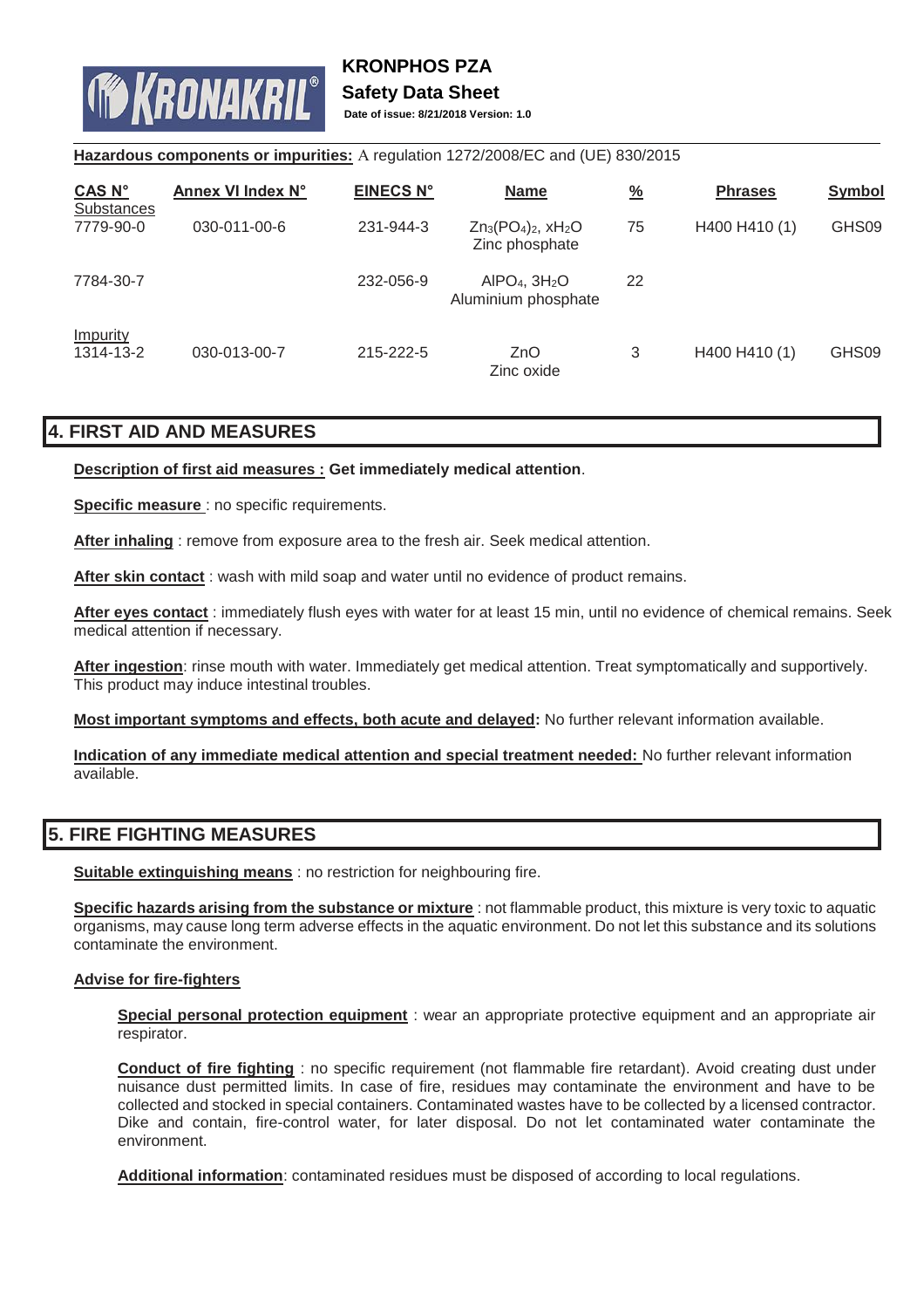

# **6. ACCIDENTAL RELEASE MEASURES**

**Personal precautions, protective equipment and emergency procedures:** If dusting (upper permitted limits), dust mask with a high-efficiency particulate filter (FFP2 minimum) and with a full face-piece.

**Environmental protection conduct** : Do not sweep or wash in public stretches of water or unknown discharge, in respect with local regulations. . To prevent dispersion on the floor and later in the environment, it is highly recommended to forbid walking on the product spillage. Do not discharge contaminated water in public sewage.

## **Methods and material for containment and cleaning up**

**Spill and leak procedure** : Avoid/minimise residues and waste production according to local regulations. Use wet clean up technique to avoid dusting. Keep covered material in watertight and closed containers. Suck up avoiding dust (vacuum or wet device). Eliminate residues according to local regulations (dangerous waste).

**Soil:** Remove containers from spill area. In large spills, rescue must be in the same direction as the wind and prohibit the formation of dust clouds. Collect spills on the floor, eliminate waste according to national regulations.

**Water:** Not contaminate the environment. Seal the manhole sewer, prohibit access to water, contaminated with this product in water systems and, contain the water in area water resistant to removal by an authorized company.

## **7. HANDLING AND STORAGE**

## **Precautions for safe handling:**

**EC:**

**Handling** : Avoid dust breathing and walking in the fallout of the product on the ground. Keep away from food stuff. Use adequate exhaust ventilation to maintain nuisance dust below permitted limits. Suck up avoiding dust (vacuum or wet device). Avoid residues production according to local regulations.

**Protection against fire and explosion**: the product is non-flammable. Take precautionary measures against electrostatic discharges in explosive area.

## **Conditions for safe storage, including any incompatibilities:**

**Storage conditions** : store under clean, dry conditions at room temperature. Keep containers tightly sealed.

**Material/Chemical incompatibility** : none. However, it is recommended to store this product away from acids and ammonia (solubility in these solvents). Storage class (VCI, Germany): 13. Seveso II and III Directives apply if a total sum of 200 tons environmentally toxic substances and preparations in production and storage are exceeded.

# **8. EXPOSURE CONTROLS/PERSONAL PROTECTION**

## **PROFESSIONAL EXPOSURE CONTROL**

**EXPOSURE LIMIT VALUE** (Occupational Exposure Limits) :

**Engineering controls** : no specific exposure limits established for substances (OSHA, ACGIH, NIOSH). Cf §7.

**Parameters of exposure controls** : Total dust, Aluminium, Zinc

| <b>Designation</b>  | <b>Type of Data</b> | Unit        |
|---------------------|---------------------|-------------|
| Total dust          | ACGIH-91/93         |             |
| (no special effect) | TLV : TWA (USA)     | 10 mg/m $3$ |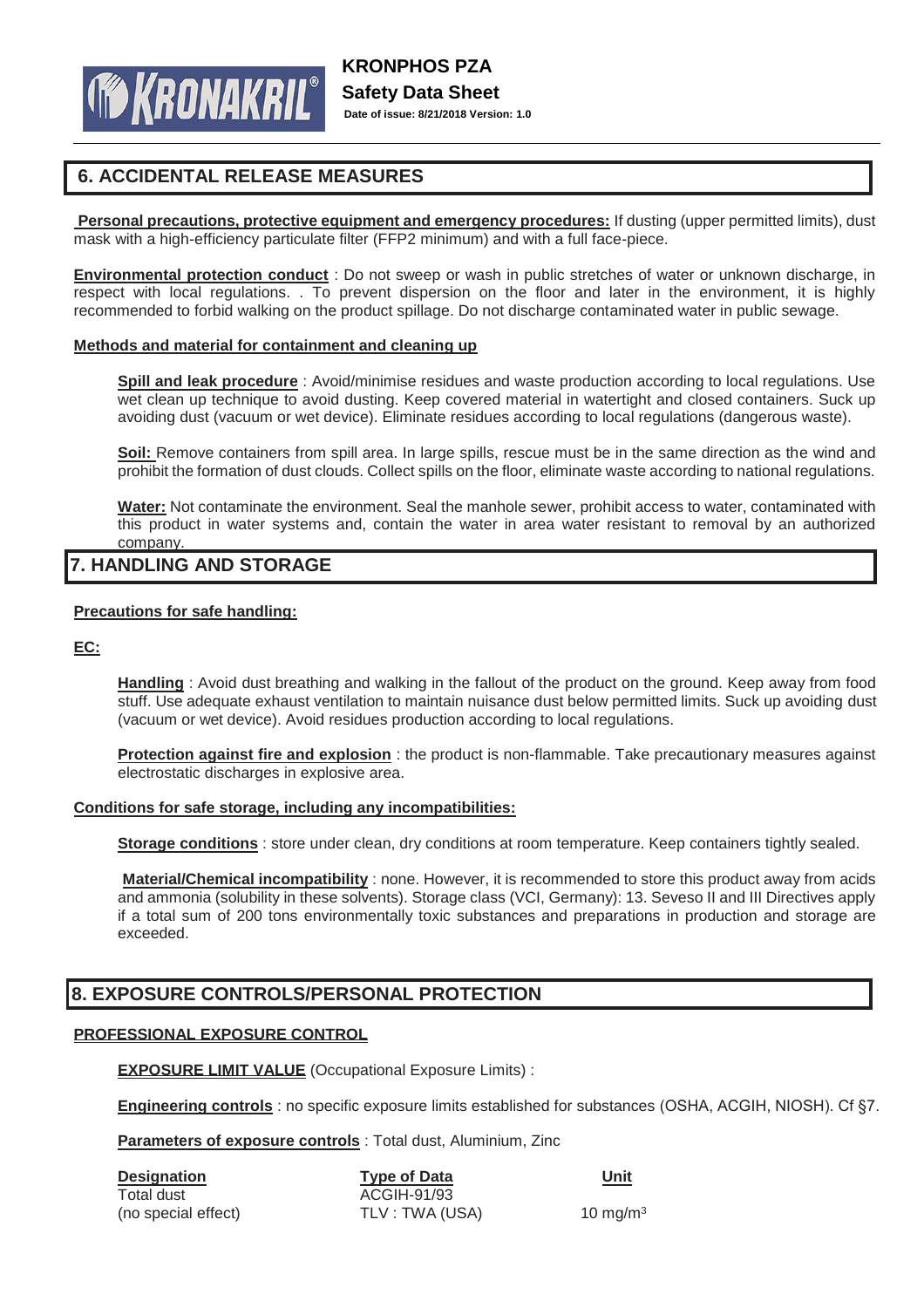

**KRONPHOS PZA**

## **Safety Data Sheet**

**Date of issue: 8/21/2018 Version: 1.0**

|           | MAK (Germany)<br>VME France 8H<br>VME France 8H                           | 6 mg/m <sup>3</sup> Valid as per (mm/yy) : $05/95$<br>10 mg/m $3$ inhalable dust<br>5 mg/m <sup>3</sup> respirable dust |
|-----------|---------------------------------------------------------------------------|-------------------------------------------------------------------------------------------------------------------------|
| Aluminium | (ACGIH 91/93)<br>TLV : TWA (USA)                                          | 2 mg/m $3$                                                                                                              |
|           | <b>Devembers of sympative controls</b> $750$ agains calidative ships $75$ |                                                                                                                         |

**Parameters of exposure controls** : ZnO – group : slightly soluble Zn compounds (as  $ZnO - Zn(OH)<sub>2</sub> - Zn<sub>3</sub>(PO<sub>4</sub>)<sub>2</sub> - ZnCO<sub>3</sub> - Zn$  metal - ZnS

| <b>Designation</b> | <b>Type of Data</b>             | Unit                           |
|--------------------|---------------------------------|--------------------------------|
| ZnO                | ACGIH-91/93 USA                 | 10 mg/m $3$                    |
|                    | OSHA (1989)(legal limit values) | 5 mg/m <sup>3</sup> respirable |
|                    | dust DFG (1997) (Germany)       | 6 mg/m $3$                     |
|                    | Arbejdstilsynet (1992) Denmark  | 10                             |
|                    | mg/m <sup>3</sup> VME France    | 10                             |
|                    | mq/m <sup>3</sup>               |                                |
|                    | SZW (1997) Netherland           | 5 mg/m $3$ fumes               |
|                    | <b>HSE (1998) UK</b>            | 10 mg/m $3$                    |
|                    | NBOSHS (1993) Sweden            | 5 mg/m $3$ fumes               |

Aluminium orthophosphate is not classified and as such no exposure assessment or risk characterisation is required. Aluminium phosphate monitoring is not necessary. The unique reference values coming from Aluminium Phosphate 2013 CSR are : Inhalation DNEL $_{\sf long-term}$  Worker = 8.14 mg/m $^3$  Inhalation DNEL $_{\sf long-term}$  general public = 2.01 mg/m $^3$ 

## **OCCUPATIONAL EXPOSURE MANAGEMENT:**

Zn Risk management minimizing, needs an 8 hours time weighted average exposure below the DNEL in occupational workplaces. In order to perform a real exposure on workplace, it is recommended to:

- Keep under control Zn nuisance dust exposure,
- Determine the accurate working time per shift,
- Choose appropriate Personal protective equipment (Respiratory Protective device…) with accurate safety factor.

After calculation, Risk Characterisation Ratio (RCR) must be below than 1 for safe operating conditions. For more information see extended safety data sheet.

## **PERSONAL PROTECTIVE EQUIPMENT**

The GES for trizinc bis(orthophosphate) production mentions the following in this respect:

- Wearing of gloves and protective clothing is compulsory (efficiency >=90%).
- With normal handling, no respiratory personal protection (breathing apparatus) is necessary. If risk for exceedance of OEL/DNEL, use e.g.:
	- o dust filter-half mask P1 (efficiency 75%)
	- o dust filter-half mask P2 (efficiency 90%)
	- o dust filter-half mask P3 (efficiency 95%)
	- o dust filter-full mask P1 (efficiency 75%)
	- o dust filter-full mask P2 (efficiency 90 %)
	- o dust filter-full mask P3 (efficiency 97.5%)
- Eyes: safety glasses are optional
- Information-training of the workers and their staff and line managers focused on careful hygiene behaviour.

**Respiratory protection** : adapted dust mask while handling the powder (for example FFP2). If possible, use a full face piece mask (upper permitted limits) when dust occurs.

**Hand protection** : use gloves during handling.

**Eye protection** : safety glasses with side shields ( for example EN166).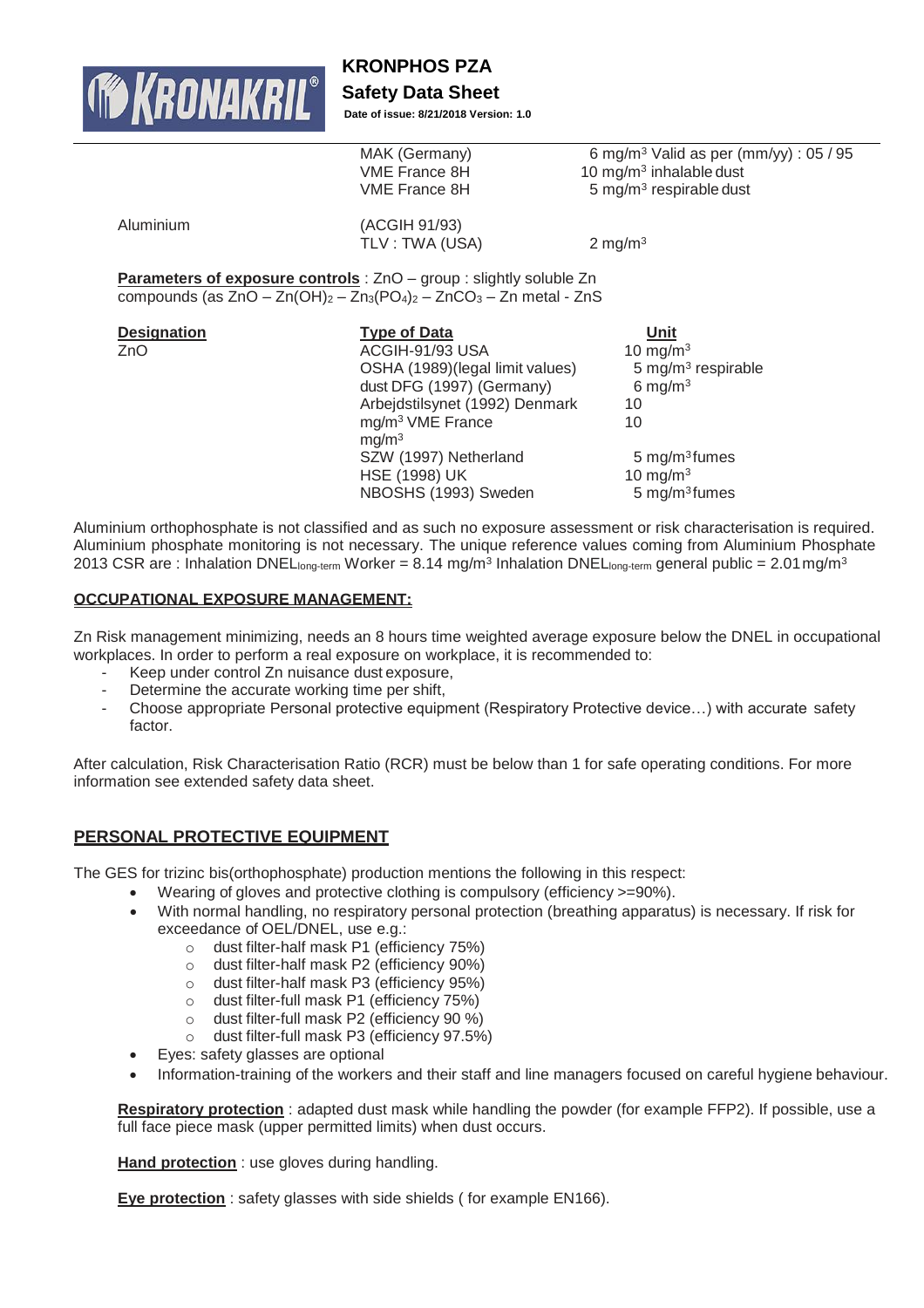

**Skin protection** : Wear appropriate clothing to avoid any contact with skin.

**Clothing:** Employee must wear appropriate protective (impervious) clothing and equipment to prevent from any possibility of skin contact with this substance,

**Other protective equipment/recommendations** : observe good personal hygiene. Keep away from food stuff, drinks on the site. Wear appropriate working clothing.

## **ENVIRONMENT PROTECTIVE MEASURES**

Avoid any dust generation. No data are available as to the Environment exposure. However, emissions have to conform to the authorised limits.

The GES for Zinc Phosphate can be used for KRONPHOS PZA (mixture containing 78% zinc phosphate "dangerous" with a non-hazardous substance). Production mentions the following in this respect:

- Local exhaust ventilation systems (generic LEC (84%) as worst case; higher efficiencies (90-95%) are usual,
- Cyclones/filters (for minimizing dust emissions) : efficiency: 70-90% (cyclones), 50-80% (dust filters), 85-95% (double stage, cassette filters),
- Process enclosure, especially in potentially dusty units,
- Dust control: dust and Zn in dust needs to be measured in the workplace air (static or individual) according to national regulations,
- Special care for the general establishment and maintenance of a clean working environment by e.g :
- Cleaning of process equipment and workshop,
- Storage of packaged Zn product in dedicated zones.

It is impervious to keep under control the zinc emissions of this product in the environment. If necessary an appropriate treatment device must be installed according to regulations.

**Atmospheric emissions:** ventilation systems must be appropriate for the level of performance required to control air emissions in accordance with current national requirements.

**Water emissions:** must be controlled to prevent contamination of public sewage, rivers, surface water according national and local regulations.

**Soil emissions**: Do not let this material to contaminate soils or ground.

## PNECs for zinc

| <b>Environmental compartment</b> | <b>PNEC value for Zn</b>           |
|----------------------------------|------------------------------------|
| Freshwater                       | $20.6*$ µg/L                       |
| Saltwater                        | $6.1*$ µg/L                        |
| Freshwater sediment              | 117.8 mg/kg sediment dry weight**. |
| Saltwater sediment               | 56.5 mg/kg sediment dry weight**   |
| Soil                             | 35.6 mg/kg soil dry weight***.     |
| STP                              | $100 \mu g/L$                      |

# **9. PHYSICAL AND CHEMICAL PROPERTIES**

**Information on basic physical and chemical properties:**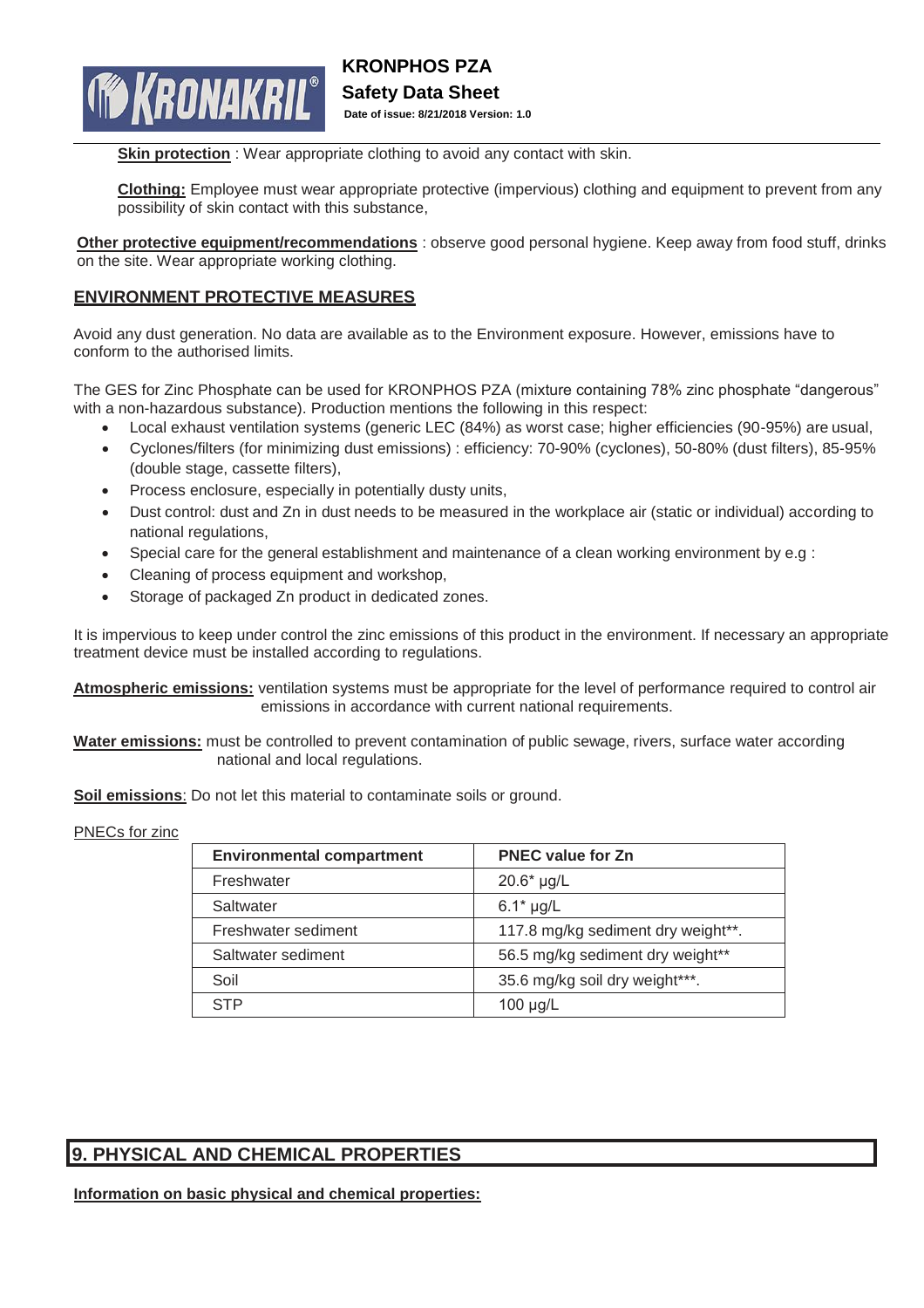

# **KRONPHOS PZA**

# **Safety Data Sheet**

**Date of issue: 8/21/2018 Version: 1.0**

## **Physical state** : solid, fine powder **Appearance** : white powder **Odour** : odourless

## **Change in physical state**

| <b>Dehydration</b>                     | <b>Melting</b> | <b>Decomposition</b>              |                                |
|----------------------------------------|----------------|-----------------------------------|--------------------------------|
| $60 - 600^{\circ}$ C                   | $900^\circ$ C  |                                   | None as long as properly used. |
|                                        |                |                                   |                                |
| <b>Flash point</b>                     |                | : not applicable                  |                                |
| <b>Flammable properties</b>            |                | : not combustible, fire retardant |                                |
| <b>Explosion risk</b>                  |                | : not applicable                  |                                |
| Vapour pressure (20°C)                 |                | : not applicable                  |                                |
| <b>Specific gravity</b>                |                | : 2.7 $g/cm^{3}$                  | ISO 787/10                     |
| Solubility (water 20°C)                |                | : $0.03$ g/l                      |                                |
| pH (20°C)                              |                | $: 6 - 8$                         | <b>ISO 787/9</b>               |
| others information                     |                | : none                            |                                |
| Partition coefficient: n-octanol-water |                | : not applicable                  |                                |

# **10. STABILITY AND REACTIVITY**

**Reactivity:** unreactive with respect to materials commonly used in transport, handling and storage of industrial materials

**Chemical stability:** stable at room temperature and at temperatures up to A60°C (dehydration)

**Possibility of hazardous reactions:** None hazardous reactions if stored and handled in accordance

**Conditions to avoid:** Keep clear of acids and bases (solubility in these media), Prevent static electric sparks

**Incompatible materials:** No further relevant information available, excessive heat, sparks or open flame.

## **Hazardous decomposition products** : no hazardous decomposition product in normal storage conditions. **11. TOXICOLOGICAL PROPERTIES**

## **Acute toxicity:**

| $LD_{50}$ mouse intraperitoneal: | 522 mg/kg Zinc phosphate.                                                                                         |
|----------------------------------|-------------------------------------------------------------------------------------------------------------------|
| $LD_{50}$ oral (rat):            | > 5 000 mg/kg Zinc phosphate,                                                                                     |
|                                  | >2 000 mg/kg Aluminium Phosphate (OECD 420 Bradshaw J 2010).                                                      |
|                                  | $LC_{50}$ Inhalation Dusts and mists: >5.7 mg/L 4H (Klimisch and all 1982) based on cross-reading from zinc oxide |
|                                  | $LC_{50}$ Aluminium Phosphate: Acute inhalation 5100 mg/m <sup>3</sup> (read across from                          |
|                                  | Aluminium tris(dihydrogen phosphate).                                                                             |

## **Additional information:**

With LD50 values consistently exceeding 2,000 mg/kg bw, slightly soluble compounds such as, zinc phosphate (LD50 is > 5,000) show low level of acute oral toxicity, not leading to classification for acute oral toxicity.

Trizinc bis(orthophosphate) (based on cross-reading from zinc oxide) is of low acute inhalation toxicity (i.e., LC50 values of > 5.7 mg/L/4hrs), not leading to classification for acute inhalation toxicity.

## **Primary irritant effect:**

| Skin: | not irritant <b>Zinc phosphate</b> (based on cross-reading from ZnO: Löser, 1977; Lansdown, |
|-------|---------------------------------------------------------------------------------------------|
|       | 1991), Aluminium Phosphate, (UE Guideline Testing of Chemicals B46                          |
|       | Warren N 2010), non-Corrosive (OECD 431 Skin Corrosion Warren N 2010)                       |
| Eyes: | not irritant <b>Zinc phosphate</b> (Mirbeau & all 1999),                                    |
|       | Aluminium Phosphate (OECD 405 Bradshaw 2010)                                                |
|       | Respiratory tract: not irritant (based on cross-reading from ZnO: Klimish et al, 1982)      |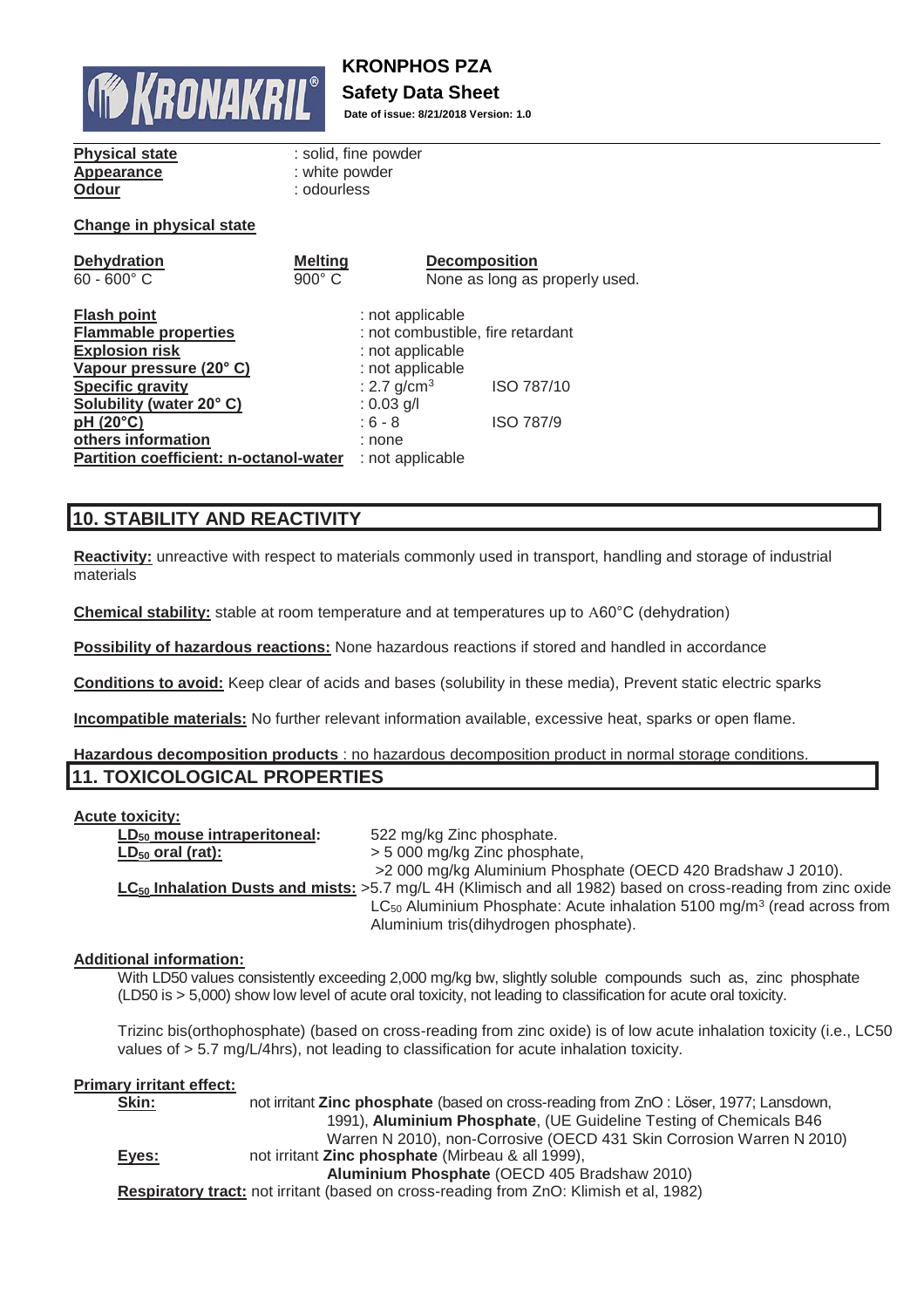

**Sensitization:** No sensitizing effects known: **Zinc phosphate** (based on cross-reading from ZnO: Van Huygevoort, 1999 g,h), **Aluminium Phosphate** (OECD 429 Bradshaw 2012)

## **Repeated dose toxicity:**

• **Specific target organ toxicity (single exposure):**

No experimental or epidemiological sufficient evidence for specific target organ toxicity (single exposure) (based on cross-reading from ZnO) ; no classification for target organ toxicity (single exposure: STOT-SE required) (Heydon and Kagan, 1990; Gordon et al., 1992; Mueller and Seger, 1985 [Cited in Chemical Safety report (CSR) Trizinc bis(orthophosphate). 2010]).

## • **Specific target organ toxicity (repeated exposure):**

No experimental or epidemiological sufficient evidence for specific target organ toxicity (repeated exposure) (based on cross-reading from ZnO) ; no classification for specific target organ toxicity (repeated exposure: STOT-RE required) (Lam et al, 1985, 1988; Conner et al. ,1988 [Cited in Chemical Safety report (CSR) Trizinc bis(orthophosphate).

10]).

Aluminium Phosphate (oral), No adverse effect observed NOAEL: 323 mg/kg bw/day (subchronic: Dog) (CSR Aluminium Orthophosphate 2013).

• **Aspiration hazard:** Not available

**Carcinogenicity, Germ cell mutagenicity, Reproductive toxicity (CMR):** No further experimental or epidemiological evidence available

## • **Carcinogenicity**

No experimental or epidemiological evidence exists to justify classification of zinc compounds for carcinogenic activity (based on cross-reading between Zn compounds); no classification for carcinogenicity required (Chemical Safety report (CSR) Trizinc bis(orthophosphate). 2010), Aluminium Phosphate, No relevant information available (CSR Aluminium Orthophosphate 2013).

## • **Germ cell mutagenicity**

No biologically relevant genotoxicity activity: based on cross-reading between Zn compounds; no classification for mutagenicity required (Chemical Safety report (CSR) Trizinc bis(orthophosphate). 2010), Aluminium Phosphate, No adverse, in vitro/in vivo, effect observed (CSR Aluminium Orthophosphate 2013).

## • **Reproductive toxicity**

No experimental or epidemiological evidence exists to justify classification of zinc compounds for reproductive or developmental toxicity (based on cross-reading between Zn compounds); no classification for reproductive toxicity required (Chemical Safety report (CSR) Trizinc bis(orthophosphate). 2010)

Aluminium Phosphate, (CSR Aluminium Orthophosphate 2013).Further, in an expert review (2) of the data relating to the health effects of Aluminium (from different sources), no studies were located regarding reproductive effects in humans following acute, sub-chronic or chronic inhalation exposure to various forms of Aluminium. In addition there were no data to suggest that Aluminium is a development toxicant either.

This product is not hazardous for the human being when used properly.

# **12. ECOLOGICAL INFORMATION**

Aluminium orthophosphate is not considered to pose a risk to the environment and as such are neither classified as harmful nor dangerous to the environment, in accordance with Regulation (EC) No. 1272/2008 (EU CLP).

## **Zinc Acute aquatic toxicity**

The Acute aquatic toxicity database on zinc contains data on 11 standard species obtained under standard testing conditions at different pH and hardness. The full analysis of these data is given in the CSR.

The reference values for acute aquatic toxicity, based on the lowest observed  $EC_{50}$  values of the corresponding

20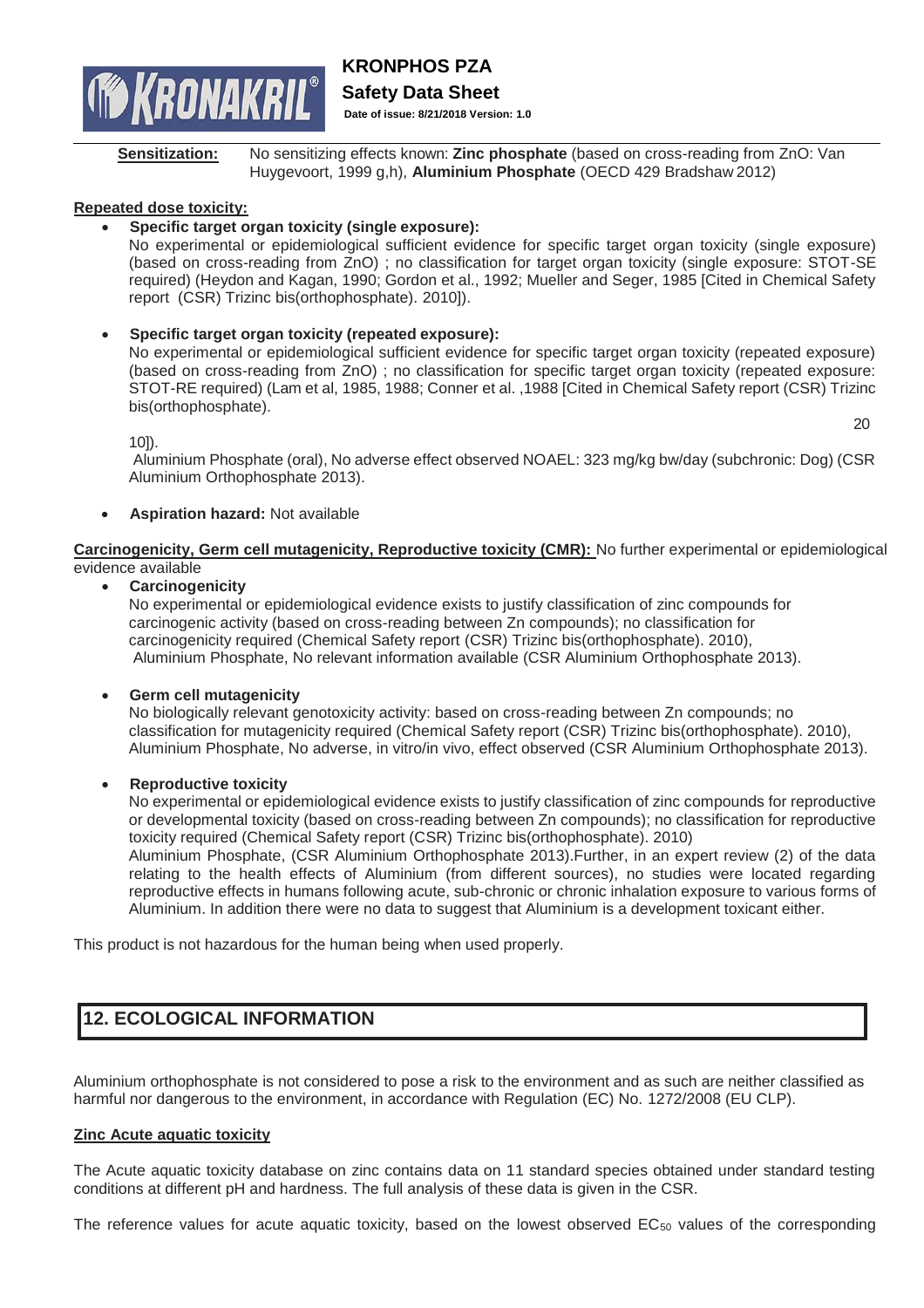

databases at different pH and expressed as  $Zn^{2+}$  ion concentration are:

Acute toxicity for fish (Oncorhynchus mykiss) as zinc **LC**<sub>50</sub> (96 h) 0.14 – 2.6 mg Zn<sup>2+</sup>/l. Acute toxicity for crustacea (Ceriodaphnia dubia) as zinc **EC**<sub>50</sub> (48 h) 0.413 mg Zn<sup>2+</sup>/l. for pH <7 (48 hr Ceriodaphnia dubia test according to US EPA 821-R-02-012 standard test protocol reference: Hyne et al 2005) Acute toxicity for algae (Selenastrum capricornutum) as zinc  $EC_{50}$  (72 h) 0.136– 0.150 mg Zn<sup>2+</sup>/l. (=Pseudokircherniella subcapitata) test according to OECD 201 standard protocol; reference: Van Ginneken, 1994)

**Zinc Phosphate** M Factor for this product is 1 for an equivalent LC<sub>50</sub> [0.1-1.0]mg/l (GHS or 1272/2008/EC regulation).

## **Zinc Chronic aquatic toxicity:**

**Freshwater:** The chronic aquatic toxicity database on zinc contains high quality chronic NOEC/EC<sub>10</sub> values on 23 species (8 taxonomic groups) obtained under a variety of conditions. These data, outlined in the CSR, were compiled in a species sensitivity distribution, from which the PNEC was derived (expressed as  $Zn^{2+}$  ion concentration). This PNEC is an added value, i.e. it is to be added to the zinc background in water, see table above.

**Marine water:** The chronic aquatic toxicity database on zinc contains high quality chronic NOEC/EC<sub>10</sub> values on 39 species (9 taxonomic groups) obtained under a variety of conditions. These data, outlined in the CSR, were compiled in a species sensitivity distribution, from which the PNEC was derived (expressed as  $Zn^{2+}$  ion

concentration). This PNEC is an added value, to be added on the zinc background in water, see table above.

**Zinc Sediment toxicity:** The chronic toxicity of zinc to sediment organisms in the freshwater was assessed based on a database containing high quality chronic NOEC/EC<sub>10</sub> values on 7 benthic species obtained under a variety of conditions. These data, outlined in the zinc phosphate CSR, were compiled in a species sensitivity distribution, from which the PNEC was derived (expressed as total Zn contained in the sediment). This PNEC is an added value, to be added on the zinc background in the sediment, see table below. For the marine sediments, a PNEC was derived using the equilibrium partitioning approach, see table above.

**Zinc Soil toxicity:** The chronic toxicity of zinc to soil organisms was assessed based on a database containing high quality chronic NOEC/EC<sup>10</sup> values on 18 plant species, 8 invertebrate species and 17 microbial processes, obtained under a variety of conditions. These data, outlined in the zinc phosphate CSR, were compiled in a species sensitivity distribution, from which the PNEC was derived (expressed as total Zn contained in the soil). This PNEC is an added value, to be added on the zinc background in the soil, see table above.

**Zinc Toxicity to micro-organisms in STP:** The PNEC for STP was derived by applying an assessment factor to the lowest relevant toxicity value: 5.2 mg Zn/l (Dutka et al., 1983).

**Zinc Persistence and biodegradability:** Zinc is an element, and as such the criterion "persistence" is not relevant for the metal and its inorganic compounds in a way as it is applied to organic substances. An analysis on the removal of zinc from the water column has been presented as a surrogate for persistence. The rapid removal of zinc from the water column is documented in the zinc phosphate CSR. So, zinc and zinc compounds do not meet this criterion, neither.

## **Zinc Behaviour in the environmental compartments**

**Bioaccumulative potential:** Zinc is a natural, essential element, which is needed for the optimal growth and development of all living organisms, including man. All living organisms have homeostasis mechanisms that actively regulate zinc uptake and absorption/excretion from the body; due to this regulation, zinc and zinc compounds do not bioaccumulate or biomagnify.

**Mobility in soils:** For zinc (like for other metals) the transport and distribution over the different environmental compartments e.g. the water (dissolved fraction, fraction bound to suspended matter), soil (fraction bound or complexed to the soil particles, fraction in the soil pore water,...) is described and quantified by the metal partition coefficients between these different fractions. In the CSR, a solids-water partitioning coefficient of 158.5 l/kg (log value 2.2) was applied for zinc in soils (CSR zinc 2010).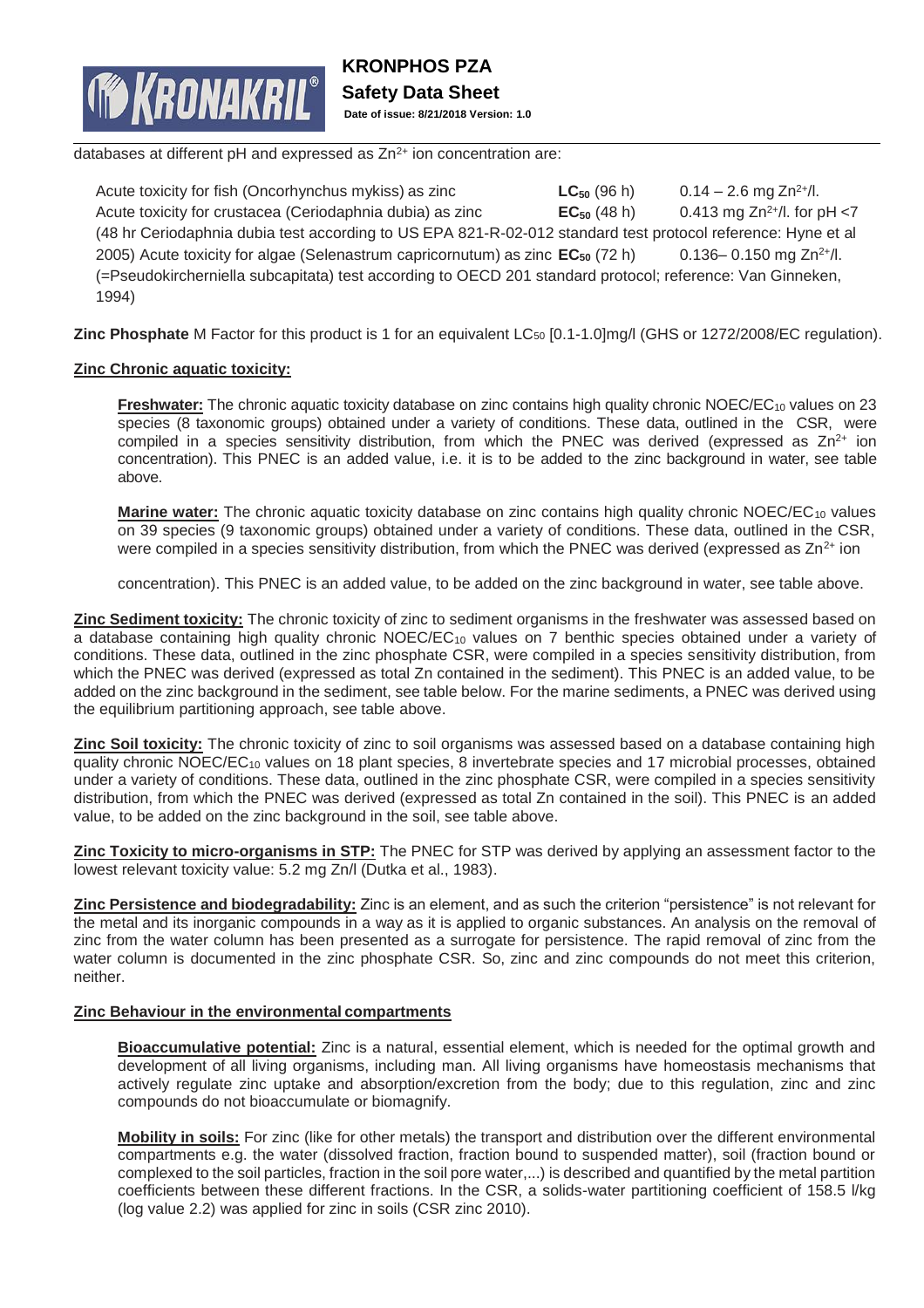

**Results of PBT and vPvB assessment:** Aluminium Orthophosphate and zinc phosphate are not PBT or vPvB.

**Others lasting effects:** No further relevant information available

# **13. DISPOSAL CONSIDERATIONS**

## **Methods of waste treatment:**

**Material** : Reduce as possible the amount of waste containing this product. It is possible that contaminated waste may meet with the criteria of hazardous waste. Dispose in accordance with local environmental regulations.

\* this product does not meet the definition of a hazardous waste as defined by the Resource Conservation and Recovery Act (RCRA).

**Contaminated package and containers** : empty bags can be either destroyed, or recycled according to the international norms that apply. Spoiled and unclean packaging is regulated by the ADR/IMDG regulation.

## **14. TRANSPORT INFORMATION**

**ADR** : UN 3077, ENVIRONMENTALLY HAZARDOUS SUBSTANCE, SOLID, N.O.S. (MIXTURE CONTAINING 75% OF ZINC PHOSPHATE), 9, III, (E) **IMDG** : UN 3077, ENVIRONMENTALLY HAZARDOUS SUBSTANCE, SOLID, N.O.S. (MIXTURE CONTAINING 75% OF ZINC PHOSPHATE), 9, III, MARINE POLLUTANT  $\rightarrow$  FS: F-A, S-F **IATA** : UN 3077, Environmentally hazardous substance, solid, n.o.s. (Mixture containing 75% of zinc phosphate), 9, III



Packing instruction: Y956 for limited quantity if gross weight < 30 kg Gross and inner package <5kg, or 956 (full IATA requirements).

# **15. REGULATORY INFORMATION**

## **15.1 Labelling according 1272/2008/EC (CLP –GHS):**

**Hazard pictogram:**



**EINECS**: 231-944-3 **CAS N°**: 7779-90-0 **Annex VI Index N°**: 030-011-00-6

| <b>Hazard statements:</b> | H410             | Very toxic to aquatic life with long lasting effects.                    |
|---------------------------|------------------|--------------------------------------------------------------------------|
| <b>Prevention:</b>        | P <sub>273</sub> | Avoid release to the environment.                                        |
| Response:                 | <b>P391</b>      | Collect spillage                                                         |
| Disposal:                 | <b>P501</b>      | Dispose of contents/ containers to be collected by a licensed contractor |
|                           |                  | in accordance with national and local regulations.                       |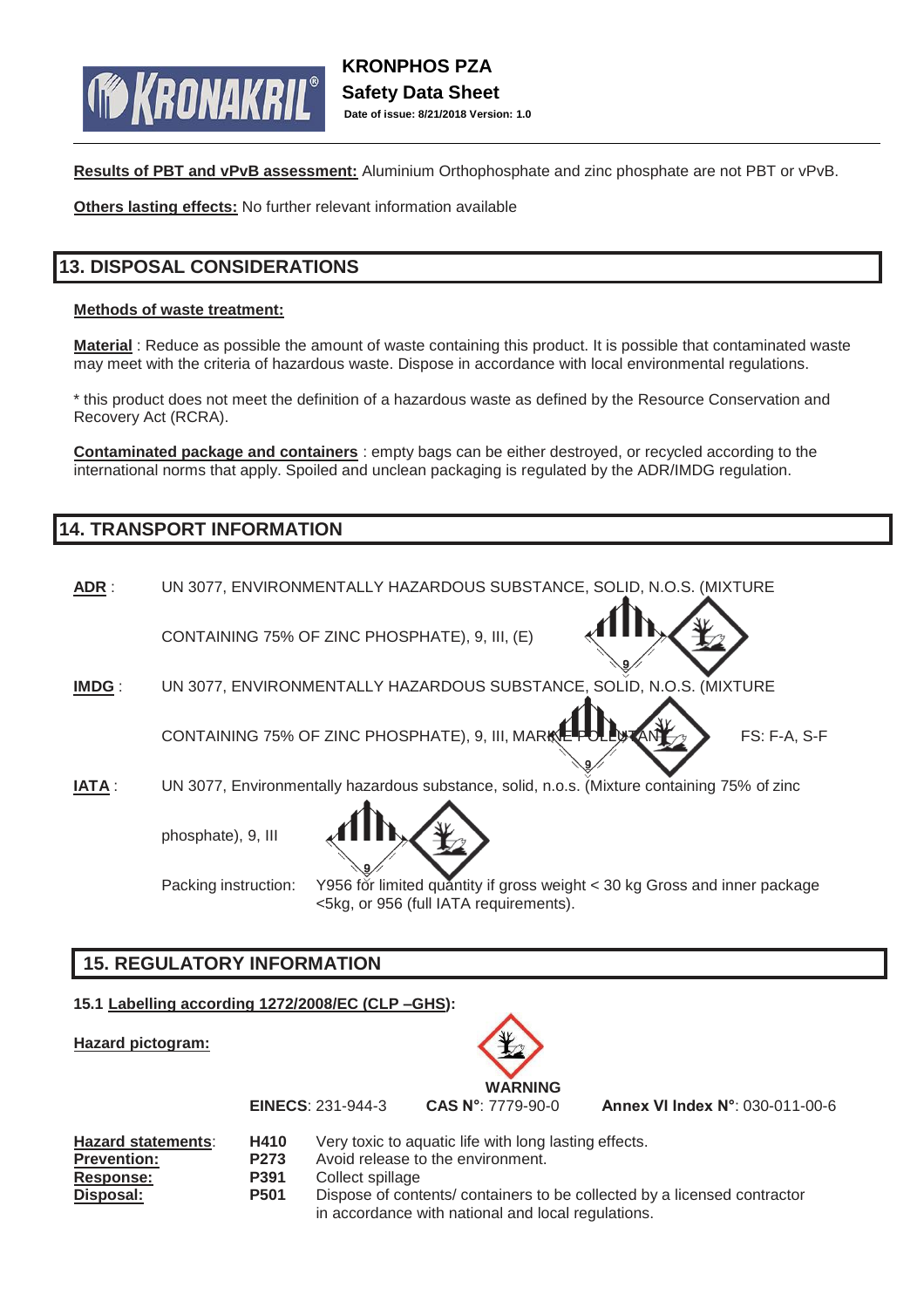

## **15.2 Labelling according 67/548/EEC:**

This product is subjected to labelling in accordance with the 67/548/EEC and 1999/45/EC directives. The substance Zinc Phosphate is quoted in the corrigendum to 2004/73/EC of 29 April 2004 adapting to technical progress for the 29th time Council Directive 67/548/EEC.



**Symbol of danger** : **Dangerous for the environment.** Dangerous for the environment.

## **EC phrases:**

R50/53 : Very toxic to aquatic organisms, may cause long-term adverse effects in the aquatic environment. S60 : This material and its containers must be disposed of as hazardous waste. S61 : Avoid release to the environment. Refer to special instructions / safety data sheets.

**Chemical safety assessment:** Chemical safety report was performed for the substances contained in the mixture: Zinc Phosphate and Aluminium Orthophosphate (see chapter 16)

| - TOTAL LEAD                | $: < 0.1 \%$ |
|-----------------------------|--------------|
| - SOLUBLE LEAD (HCI 0.07 N) | $: < 0.1 \%$ |

## **UE :**

**Important phrases (according** 

**1272/2008/UE) H400:** Very toxic to

aquatic life

**H410:** Very toxic to aquatic life with long lasting effects.

**Important phrases (according 1999/45/CE directive)**

**R50/53:** Very toxic to aquatic organisms may cause long-term adverse effects in the aquatic environment.

## **EUROPEAN LABELLING:**

## **Labelling inherent in the use of this compound in mixture ( regulation CLP/ GHS 1272/2008/EC)**

**Classification of Zinc Phosphate substance:** Acute and chronic aquatic very toxic Category 1. **M** factor  $= 1$ 

The mixture containing this product is classified in different categories according the following the calculation concentration rules:

- **Labelling category 1:** *GHS Label 09 + Warning*



Hazard*:* **H410** Precautionary: P273 + P391 + P501 when the concentration of zinc phosphate will exceed 25% in formulation (excluding any addition of *other aquatic hazardous material) or according the formula: [Σ (M x Concentration Chronic Category 1]) 25%: H410 if KRONPHOS PZA is the unique material labelled H410* 

- **Labelling category 2:** *GHS Label 09*

Hazard*:* **H411** Precautionary: P273 + P391 + P501 *when the concentration of zinc phosphate will be include in the range between 2,5%*  $\times$  <25% (excluding any *addition of other aquatic hazardous material) or according the formula: [Σ (M x 10 x Concentration Chronic Category 1) + Σ Concentration Chronic Category 2] ≥ 25% H411 if KRONPHOS PZA is the unique material labelled H410*

- **Labelling category 3:** Hazard*:* **H412** Precautionary: P273 + P501